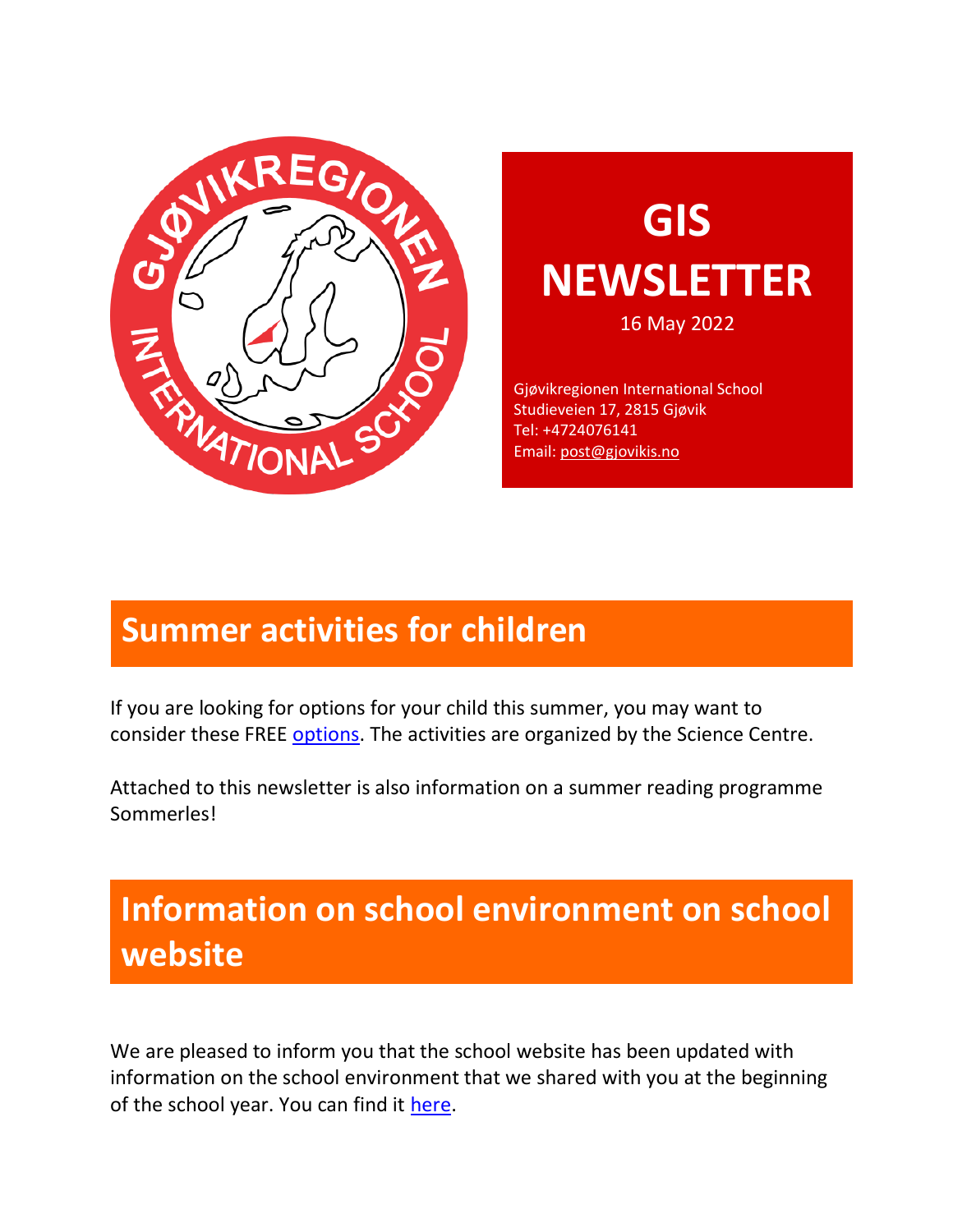## **Health considerations**

We would like to remind parents that children who have vomited or had diarrhea are allowed to return to school only 48 hours later. Similarly, children should be fever-free for 24 hours before they return to school.

#### **17. May celebrations: reminder**

We are thrilled to be able to celebrate 17 May again! Please find attached information from the GIS Parent Council with details regarding logistics and responsibilities.

As usual, GIS will participate in the parade. Please ensure your child is present at Gjøvik Stadium by 9:45am. A big thank you goes to all parent volunteers that will be supporting us tomorrow!

Children will be collected by parents at the end of the parade in Gjøvik Gård. Please note that GIS will exit the parade at Gjøvikhallen and will not go up to the stage. Please see below a map of the area. We will then gather at Mustadhagen and dismiss children from there. It will make dismissal more efficient and will prevent children from potentially getting lost in the crowd.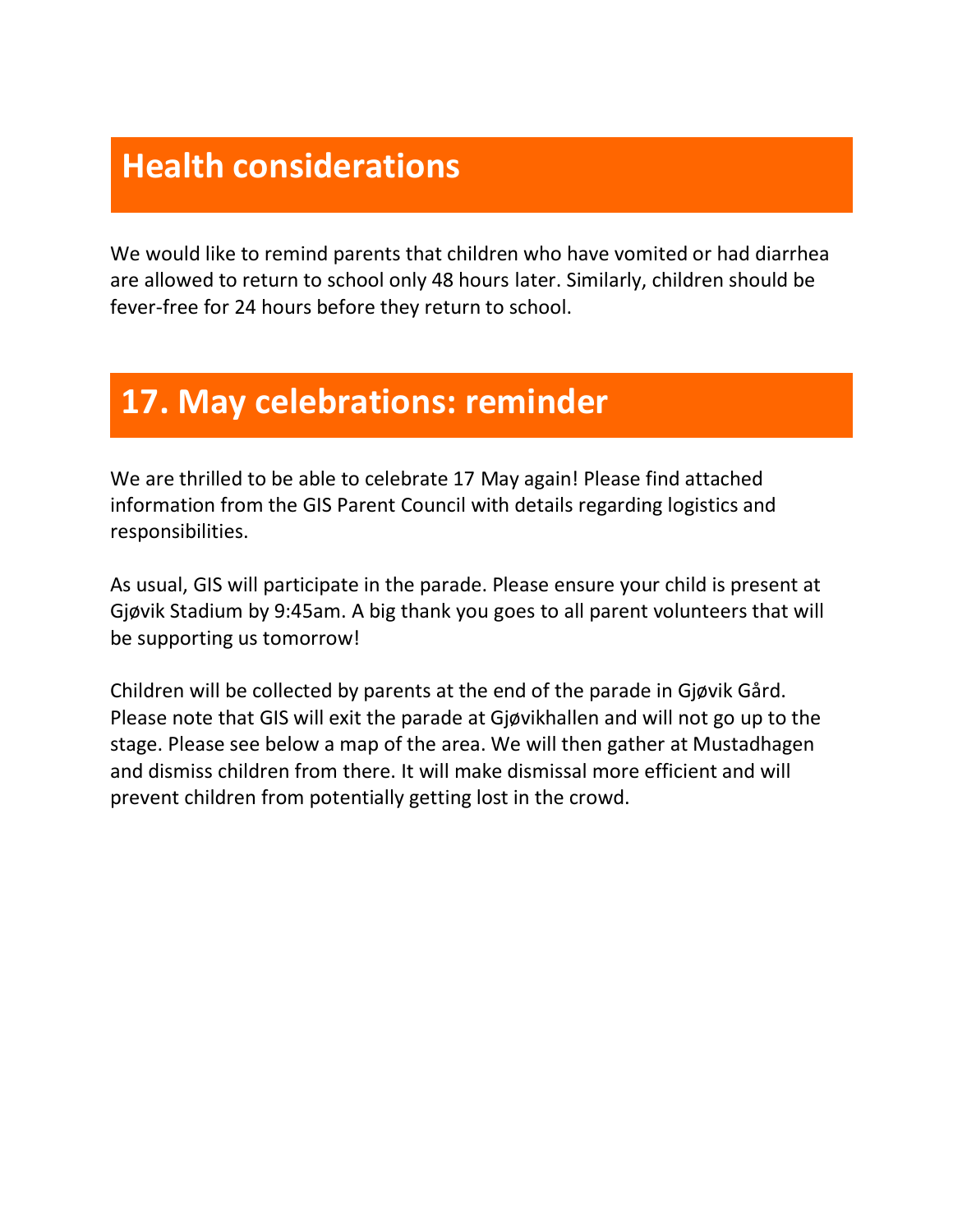

## **Call for volunteers: reminder**

We have scheduled a suicide prevention workshop for GIS staff. The workshop will take place on 31 May from 12:00pm to 4:00pm. School will end at 11:30am that day. Considering the importance of the training, we want all staff to participate in it. As a result, swimming will be cancelled on the day. In order to be able to offer SFO on 31 May, we need parent volunteers. Please let Mr Armanski know if you are available to supervise students in SFO by the end of this week. At this point, we have only one volunteer, which is not enough to ensure safety. We hope to have more volunteers to be able to offer the service.

# **Safety in the parking area: reminder**

A parent has shared their concern with us regarding GIS students´ safety during pickup time at the end of the day. As at this time of the day, the traffic in the parking lot is mainly caused by GIS families, we would like to ask all parents to be